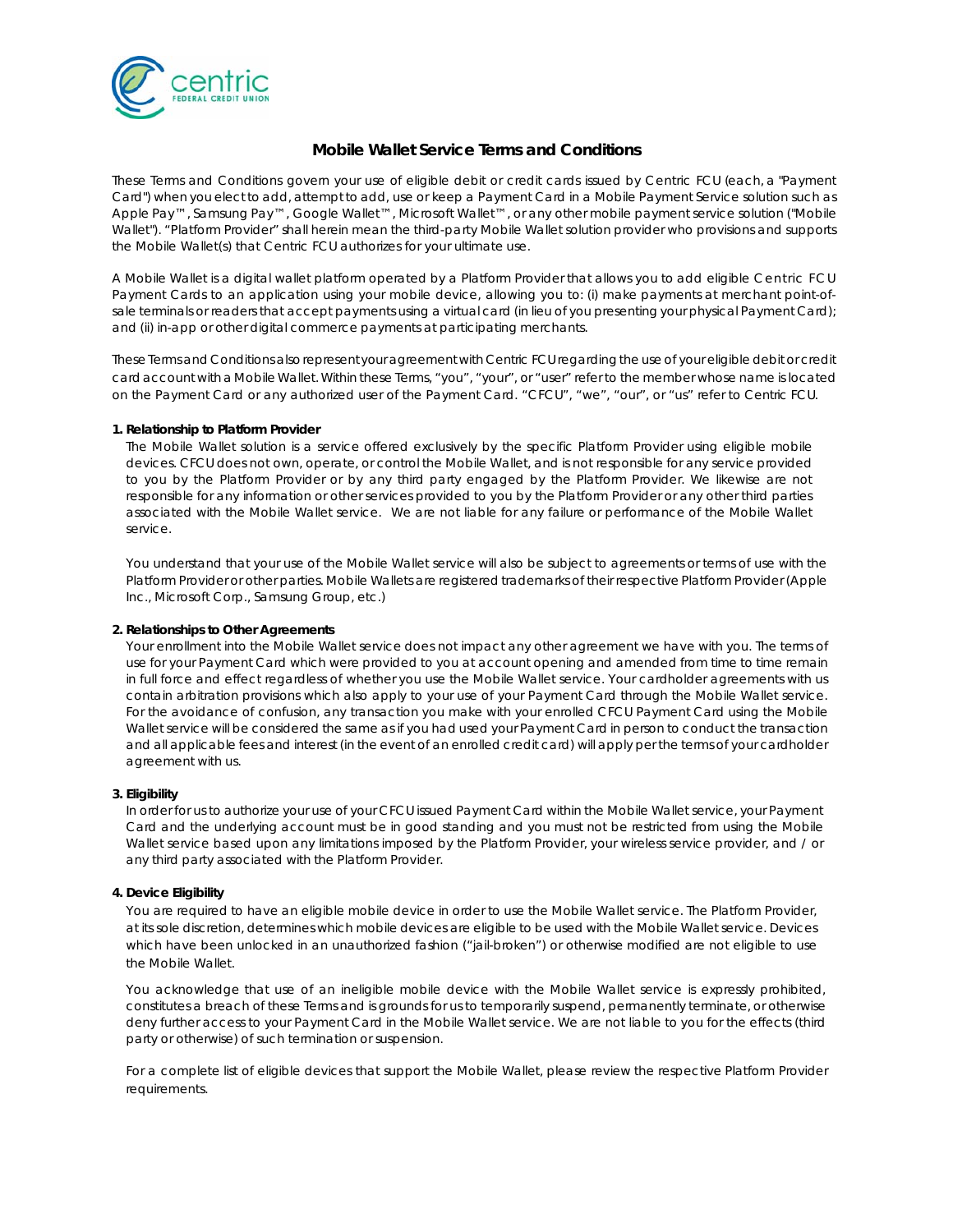

We do not charge any fees for using the Mobile Wallet service. Please review your CFCU account agreement for any applicable fees, interests, or other charges associated with your Payment Card. You are responsible for any fees or other charges that your wireless carrier, Platform Provider, or other third parties may impose.

We reserve the right to institute charges for account access or for additional transactions or features in the future, but only after written and/or electronic notification to you at least 30 days in advance of the date such charges will take effect.

### **5. Suspension of Payment Card**

We may block, suspend, or cancel use of your CFCU issued Payment Card within the Mobile Wallet service. We may take these actions at any time and for any reason, such as if we suspect fraud with your Payment Card, your Device becomes lost or stolen, or if applicable laws change.

## **6. Electronic Contact**

You agree to receive electronic communications from us, including emails to the email address you have provided in connection with your Payment Card account. These electronic communications will relate to your use of the Mobile Wallet service.

You agree to update your email address when it changes by contacting us.

## **7. Data Privacy**

You agree that we may collect, transmit, store, and use certain information about you and your use of your Payment Card in the Mobile Wallet service. The transmission, storage, and usage of this data are governed by the privacy policy applicable to your Payment Card or the underlying account.

You understand and acknowledge that third parties, such as the Platform Provider and Visa, will have access to certain details regarding eligible Payment Card transactions made using the Mobile Wallet service.

You understand that information that is provided to or held by the Platform Provider or other third parties in relation to the Mobile Wallet service is outside the control of CFCU. Any information you disclose to the Platform Provider or any other third party is subject solely to their security policies and governed by their respective privacy policies and not the CFCU privacy policy applicable to your Payment Card or the underlying account.

### **8. Indemnity**

You agree to indemnify, defend, and hold CFCU harmless from and against any and all claims, actions, damages, liabilities, costs, and expenses, including reasonable attorneys' fees, arising out of your use of the Mobile Wallet service, any negligent or intentional action or inaction, and/or any breach of the Terms and Conditions of this Agreement. You agree that this paragraph shall survive the termination of this Agreement for any reason.

#### **9. Your Responsibilities**

## A. Payment Card enrollment in the Mobile Wallet

If you want to add a Payment Card to the Mobile Wallet, you agree to follow the procedures adopted by the respective Platform Provider and any further procedures we adopt. We may not add a Payment Card to the Mobile Wallet service if we cannot authenticate the Payment Card or if we otherwise suspect that there may be fraud associated with the Payment Card. The Mobile Wallet service allows you to make purchases using an added Payment Card wherever the Mobile Wallet is accepted. The Mobile Wallet may not be accepted at all places where your Payment Card is accepted.

#### B. Report Lost or Stolen Devices or Payment Cards

If you enroll in the Mobile Wallet and your device is lost or stolen, or you have reason to believe that your device has been compromised, including that of your fingerprint reader, PIN, or other security device, you agree to contact us immediately so that we can take action to disable your Payment Card for use within the Mobile Wallet service. Given that your device can be used like a Payment Card to make purchases, you must notify us in the event your device is lost or stolen with the same urgency as if your actual physical Payment Card is lost or stolen. If you fail to notify us, you may be liable for all or a portion of the losses associated with unauthorized use of your Payment Card whether that use was through the Mobile Wallet service or not.